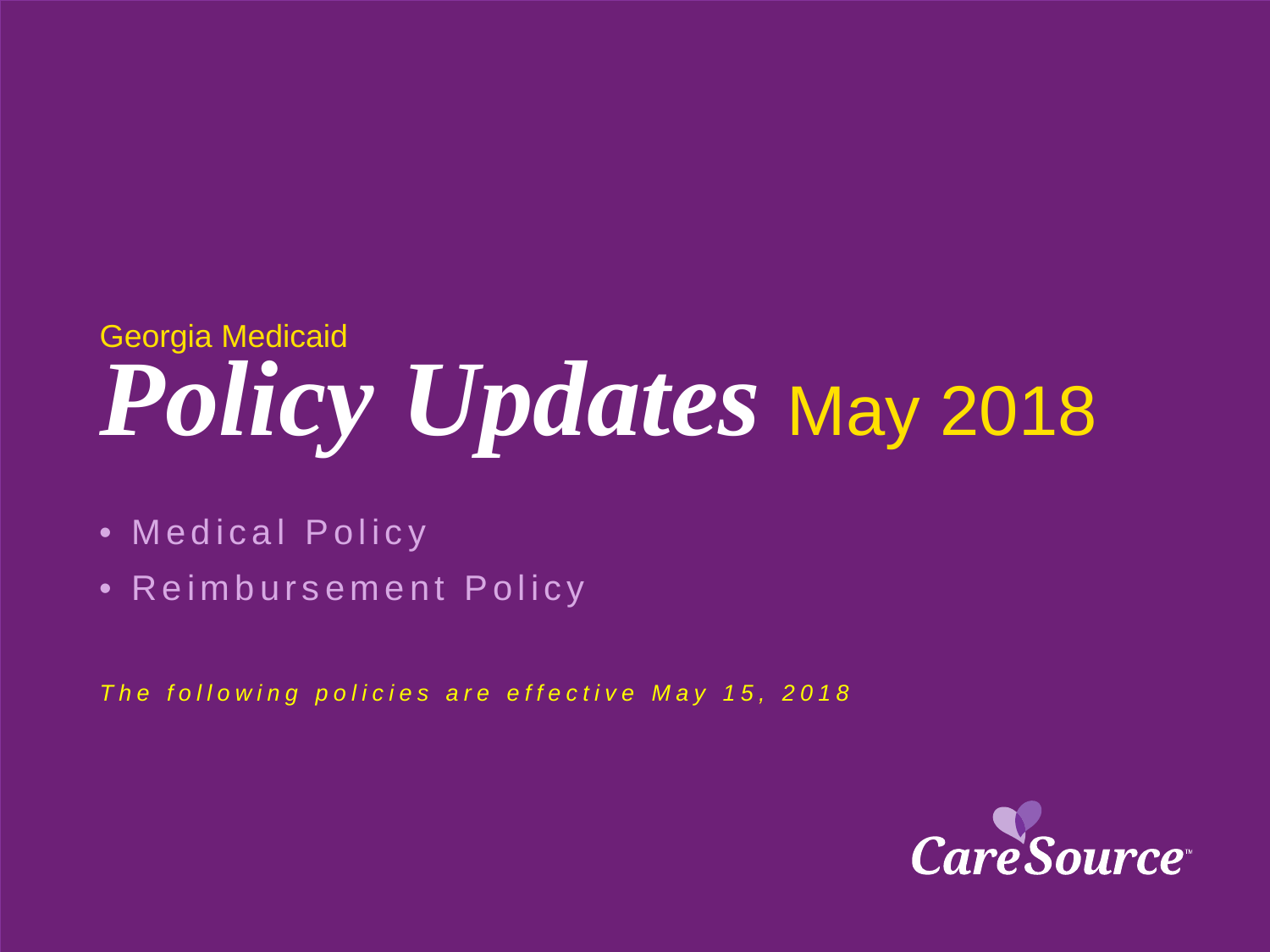

#### AT CARESOURCE, WE LISTEN TO OUR HEALTH PARTNERS, AND WE STREAMLINE OUR BUSINESS PRACTICES TO MAKE IT EASIER FOR YOU TO WORK WITH US.

We have worked to create a predictable cycle for releasing administrative, medical and reimbursement policies, so you know what to expect.

Check back each month for a consolidated network notification of policy updates from CareSource.

#### HOW TO USE THIS NETWORK NOTIFICATION:

- Reference the [Table of Contents](#page-2-0) and click on the policy title to navigate to the corresponding policy summary.
- The summary will indicate the effective date and impacted plans for each policy.
- Within the summary, click on the hyperlinked policy title to open the webpage with the full policy.

#### FIND OUR POLICIES ONLINE

To access all CareSource policies, visit CareSource.com and click "Health Partner Policies" under Provider Resources. Select the type of policy and the CareSource plan to access current policies. Each policy page has an archive where you can find previous versions of policies.

#### CLAIMS AND APPEALS

As indicated in the health partner manual, if you do not agree with the decision of a processed claim, you will have 30 calendar days from the date the adverse action, denial of payment, remittance advice or initial review determination was mailed to you. Please submit your appeal through the Provider Portal or in writing. For detailed instructions, please consult your health partner manual.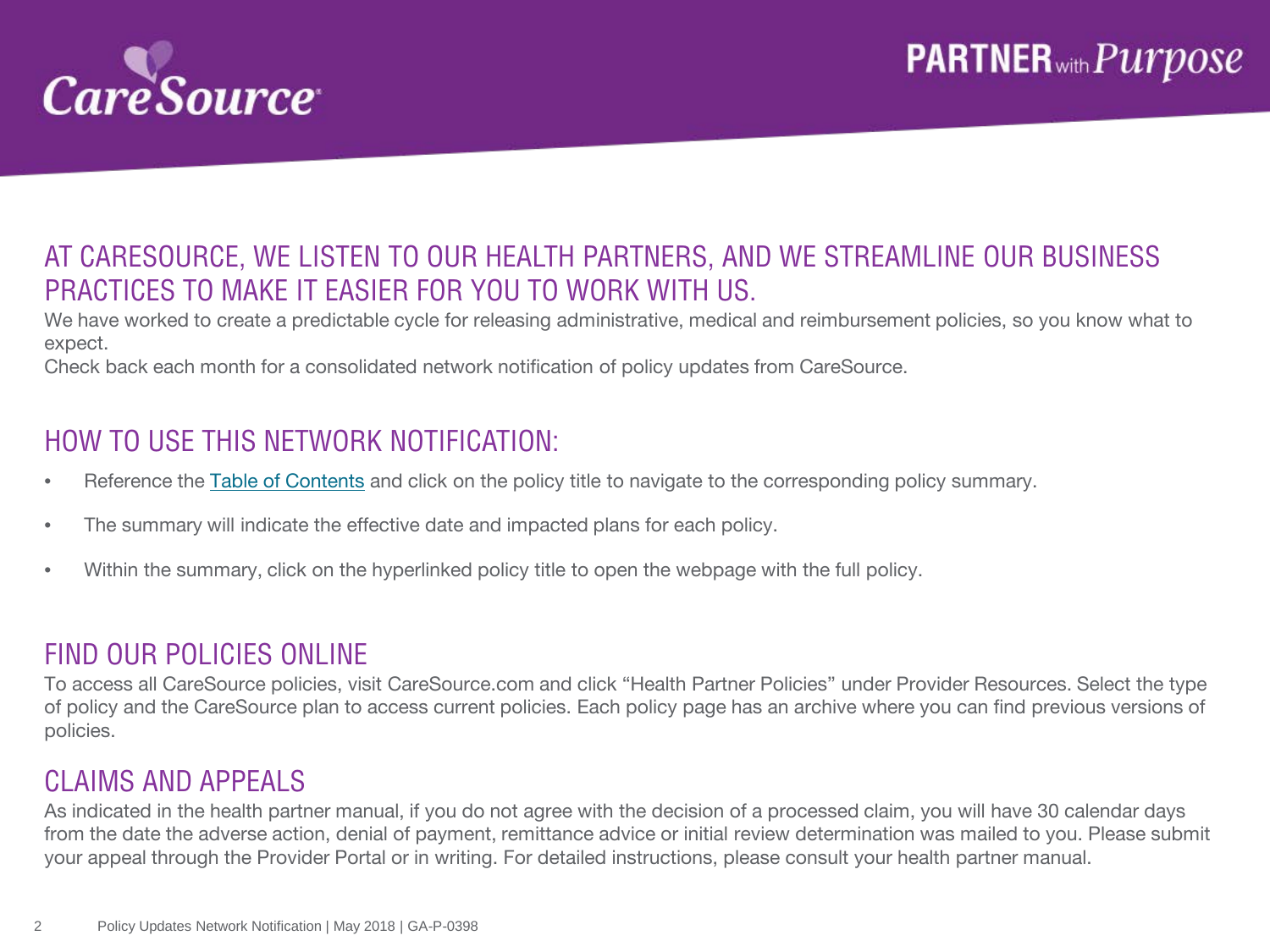<span id="page-2-0"></span>

## TABLE OF CONTENTS

|                                                                       | Page |
|-----------------------------------------------------------------------|------|
| <u><b>Transition of Members – Long Term Care Coverage MM-0099</b></u> |      |
| Breast Imaging – GA MCD PY-0398                                       |      |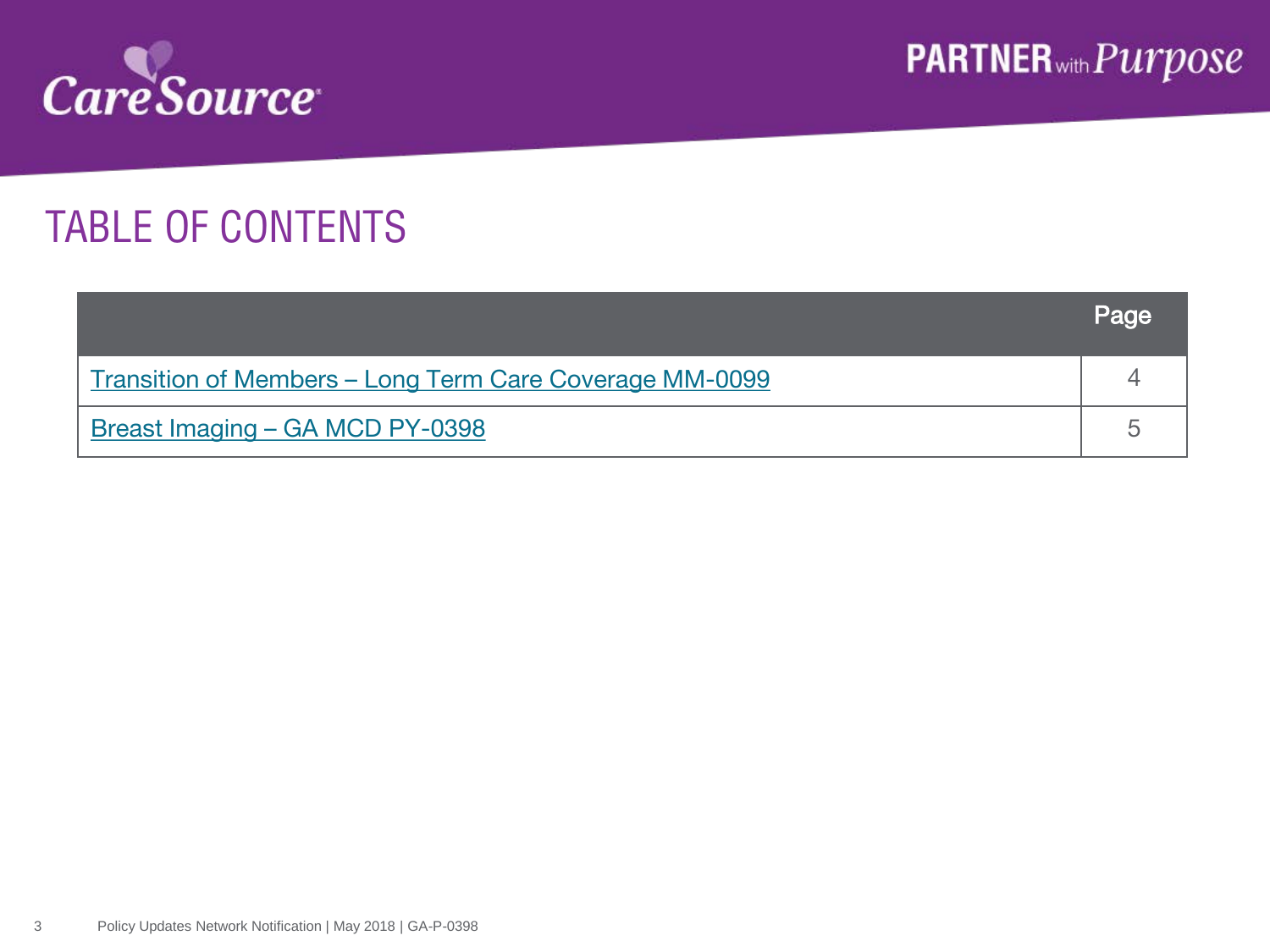<span id="page-3-0"></span>

## **PARTNER**<sub>with</sub> Purpose

| POLICY NAME                                                            | POLICY TYPE    | <b>EFFECTIVE</b><br><b>DATE</b> | <b>PLAN</b>     | <b>SUMMARY</b>                                                                                                                                                                                                                                                                                        | <b>IMPACT</b>                                                                                                                                                                                                                                                                                                                                                                                                                                                                                                                                                                                                                                                                                                                                                                                                                                                                                                                                                                                                                                                                                                                                                                                                                                                                                                                                                                                                                  |
|------------------------------------------------------------------------|----------------|---------------------------------|-----------------|-------------------------------------------------------------------------------------------------------------------------------------------------------------------------------------------------------------------------------------------------------------------------------------------------------|--------------------------------------------------------------------------------------------------------------------------------------------------------------------------------------------------------------------------------------------------------------------------------------------------------------------------------------------------------------------------------------------------------------------------------------------------------------------------------------------------------------------------------------------------------------------------------------------------------------------------------------------------------------------------------------------------------------------------------------------------------------------------------------------------------------------------------------------------------------------------------------------------------------------------------------------------------------------------------------------------------------------------------------------------------------------------------------------------------------------------------------------------------------------------------------------------------------------------------------------------------------------------------------------------------------------------------------------------------------------------------------------------------------------------------|
| <b>Transition of</b><br>Members - Long<br><b>Term Care MM-</b><br>0099 | <b>MEDICAL</b> | MAY 15, 2018                    | <b>MEDICAID</b> | The Transition of Members - Long Term<br>Care Georgia Medicaid Medical policy<br>provides health partners with medical<br>necessity and policy rationale information<br>consistent with the most up-to-date,<br>evidence based medical literature regarding<br>long term transition of care services. | Transition of members provides newly enrolled members<br>meeting specific criteria continued care with a former,<br>non-participating provider, including nursing homes,<br>skilled nursing facilities, psychiatric residential treatment<br>facilities and other facilities that offer long term non-acute<br>care during transition to a participating provider.<br>Transition of members also may apply to existing<br>members who are impacted when a participating provider<br>terminates his or her agreement with CareSource.<br>In order to ensure care is not disrupted or interrupted, the<br>transition of members process becomes a "bridge of<br>coverage" allowing members to transition from their old<br>plan to CareSource or from a terminated provider to a<br>CareSource participating provider.<br>Qualification requires the following:<br>• You must have been receiving covered services from<br>the non-participating provider at the time of the<br>change in health plans, OR<br>• You must have been receiving covered services from<br>the terminated provider on the effective date of<br>contract termination.<br>CareSource will coordinate COC for members with<br>existing and uncompleted care treatment plans that<br>include scheduled services with non-participating<br>providers or who transition to or from another health plan<br>including members with special health care needs. |